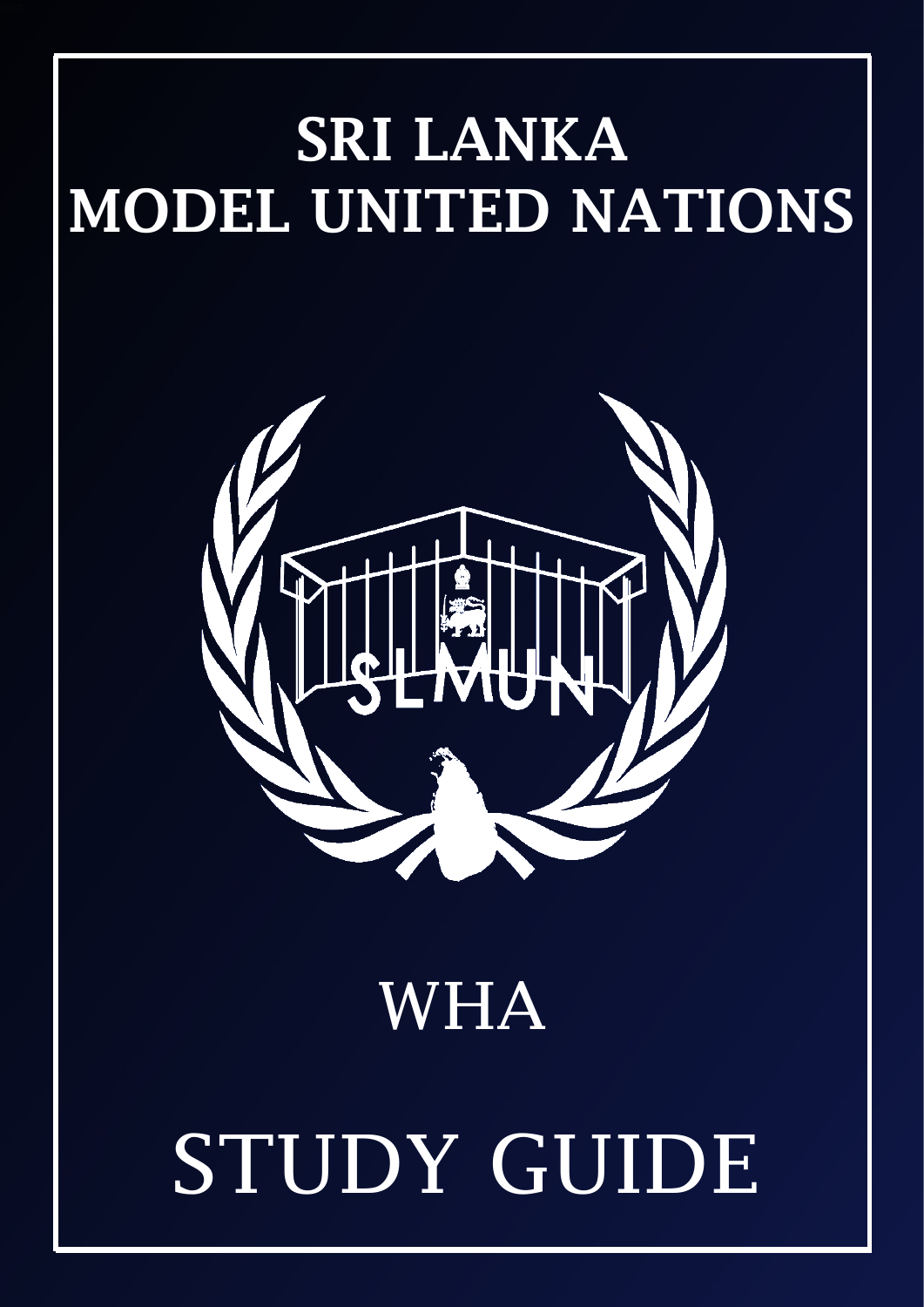#### **Introduction**

The World Health Organization is an organization established by the United Nations on April 7th, 1948 with the signing of its constitution by 61 member nations in 1946. The World Health Organization has devoted itself for the development of international public health and sanitation.

Each year, senior health officials from Member States of the **[World Health](https://www.who.int/) [Organization](https://www.who.int/)** (WHO) travel to Geneva to participate in the World Health Assembly (WHA).

The World Health Assembly (WHA) is the decision making body of the WHO and is responsible for the determination of the policies of the WHO, appointment of the Director General, supervision of the financial policies and reviewing and approving the programme budget.

At WHA, two main types of meetings are held, each with a different purpose:

- 1. **Committees** meet to debate technical and health matters (Committee A), and financial and management issues (Committee B), and approve the texts of resolutions, which are then submitted to the plenary meeting.
- 2. **Plenary** is the meeting of all delegates to the WHA. The WHA meets in plenary several times in order to listen to reports and adopt the resolutions transmitted by the committees. The Director-General and Member States also address the delegates at the plenary.

In addition, **technical briefings** are organized separately on specific public health topics to present new developments in the area, provide a forum for debate, and to allow for information sharing.

An **[agenda](http://apps.who.int/gb/e/e_wha72.html)** with the list of topics for discussion will be released prior to the Assembly. The agenda is not timed, and while the Chair generally proceeds through the list of topics in order, there may be changes to the agenda if so decided by the Chair. Each topic will be discussed for the amount of time it takes to get through it, which means that timing is very approximate during the proceedings.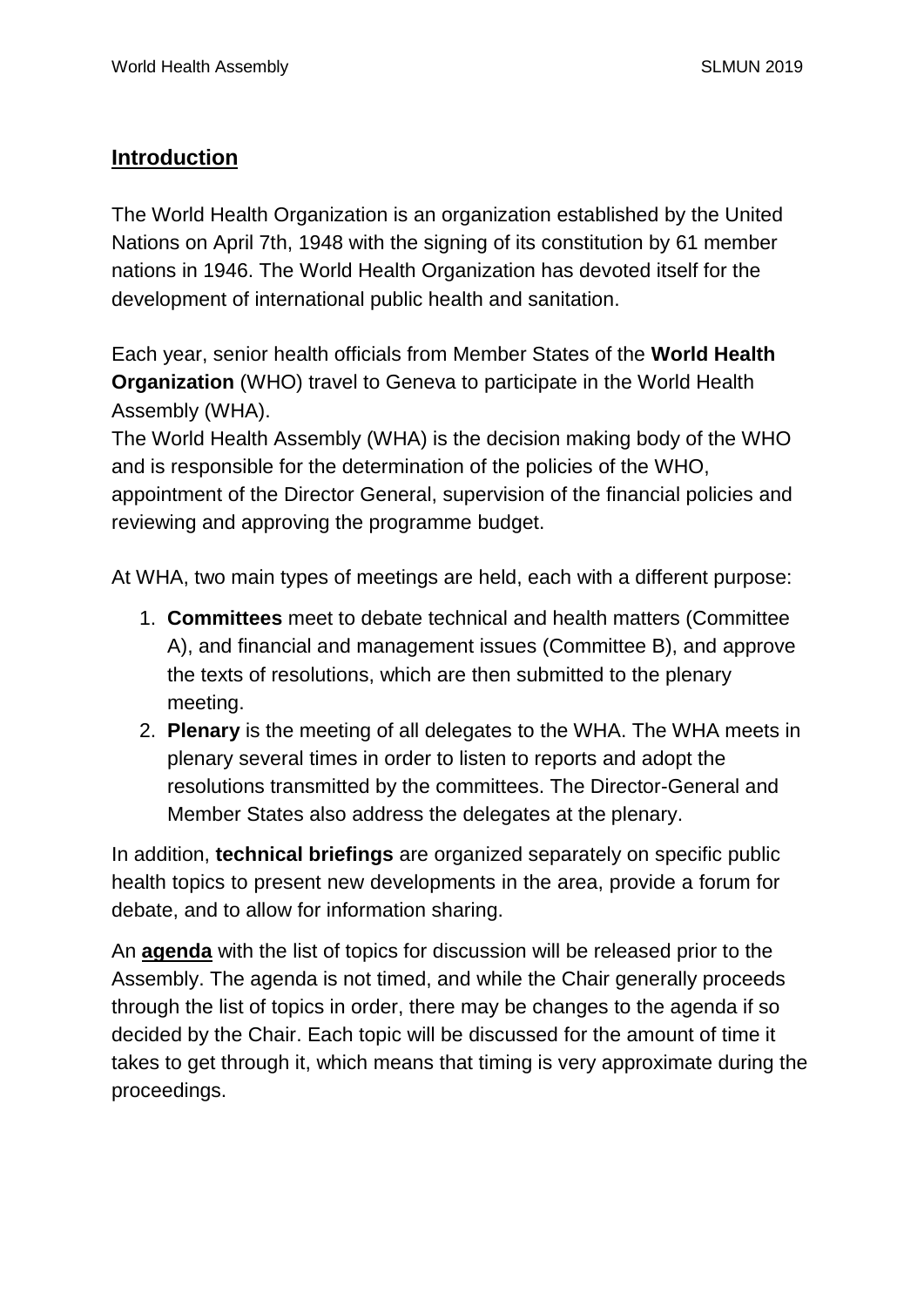Besides Member States, other stakeholders, such as **[non-state actors in](https://www.who.int/about/collaborations/non-state-actors/in-official-relations/en/) [official relations with WHO](https://www.who.int/about/collaborations/non-state-actors/in-official-relations/en/)**, are allowed to follow the WHA proceedings and participate in technical briefings and official side events.

The WHA working in tandem with the WHO has been able to successfully respond to the Cholera Outbreak in Syria, The Yellow Fever Outbreak in Brazil, preventing the spread of polio in Benin, Nigeria, Cameroon and Niger adding to the success story of the WHA and WHO in recent times proving to be an effective and capable organization.

#### **Practice Debate:**

#### **1. Reaffirming the need for an alternative to antibiotic treatments, as a means of containing the rising global threat of superbugs.**

Throughout history, from the earlier days of human evolution, humanity's survival has been greatly determined by the ability to counter and effectively take action against the violent spread of infectious diseases. Humanity has been able to progress to such an extent even going as far as to create effective antibiotics that treat a fairly large range of bacterial infections. However, it needs to be stated that the modern-day human's dependence on antibiotics (for even things such as the common cold and other less-impactful microbial infections) has significantly deteriorated the human immune system. The overuse of antibiotic drugs has become a common practice in modern days and this same overuse has led to the evolution of potentially dangerous antibiotic resistant microbes.

**Superbugs** are a bacterial variant that exhibits resistance to antibiotic treatments. If these modified variants of bacteria are not contained, the effects that their spreading may have on human and animal populations alike may be devastating.

For example, researchers have found that an estimated 33,000 people died from infections that were resistant to antibiotics in 2015, out of a total of 670,000 cases in Europe.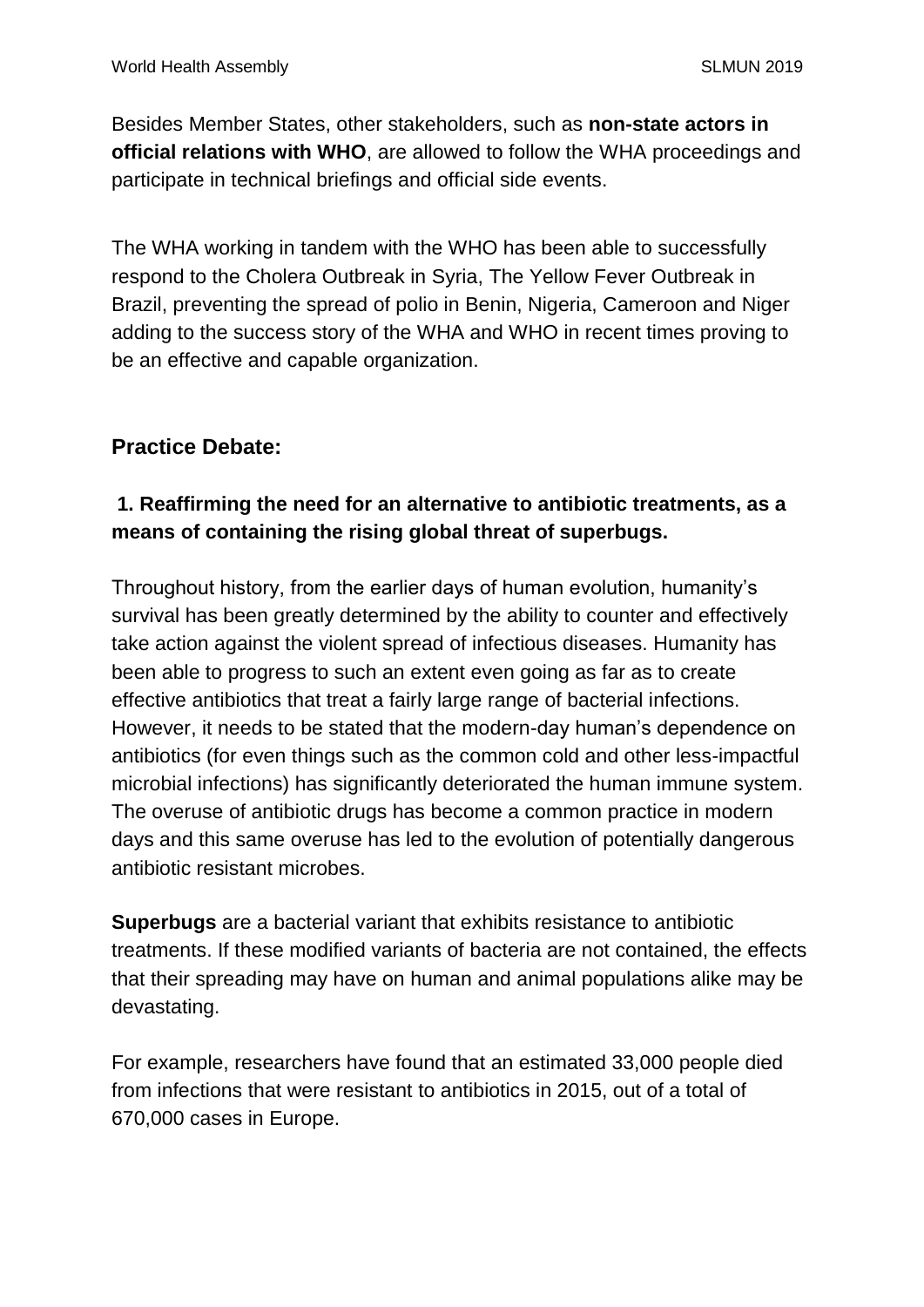#### **Policies Relating to AMR (Antimicrobial Resistance)**

Antimicrobial resistance is not a new problem. In 1998, the World Health Assembly adopted a resolution urging Member States to take action against it. In 2001 WHO published the *WHO global strategy on containment of antimicrobial resistance* along with a series of recommendations aimed at enabling countries to define and implement national policies in response to antimicrobial resistance. In 2005 another World Health Assembly resolution on antimicrobial resistance cautioned about the slow progress and called for the rational use of antimicrobial agents by providers and consumers. Thus, the essential strategic interventions to control antimicrobial resistance have been known for some time. So far, however, national and global responses have been inadequate. In fact, few of the recommended policy changes have been pursued.

On World Health Day, WHO introduced a policy package to combat antimicrobial resistance (Box 1). This package reframes the critical actions to be taken by governments to stimulate change by all stakeholders.

#### **Box 1. The World Health Organization's policy package to combat antimicrobial resistance**

- Commit to a comprehensive, financed national plan with accountability and civil society engagement
- Strengthen surveillance and laboratory capacity
- Ensure uninterrupted access to essential medicines of assured quality
- Regulate and promote rational use of medicines, including in animal husbandry, and ensure proper patient care
- Enhance infection prevention and control
- Foster innovations and research and development for new tools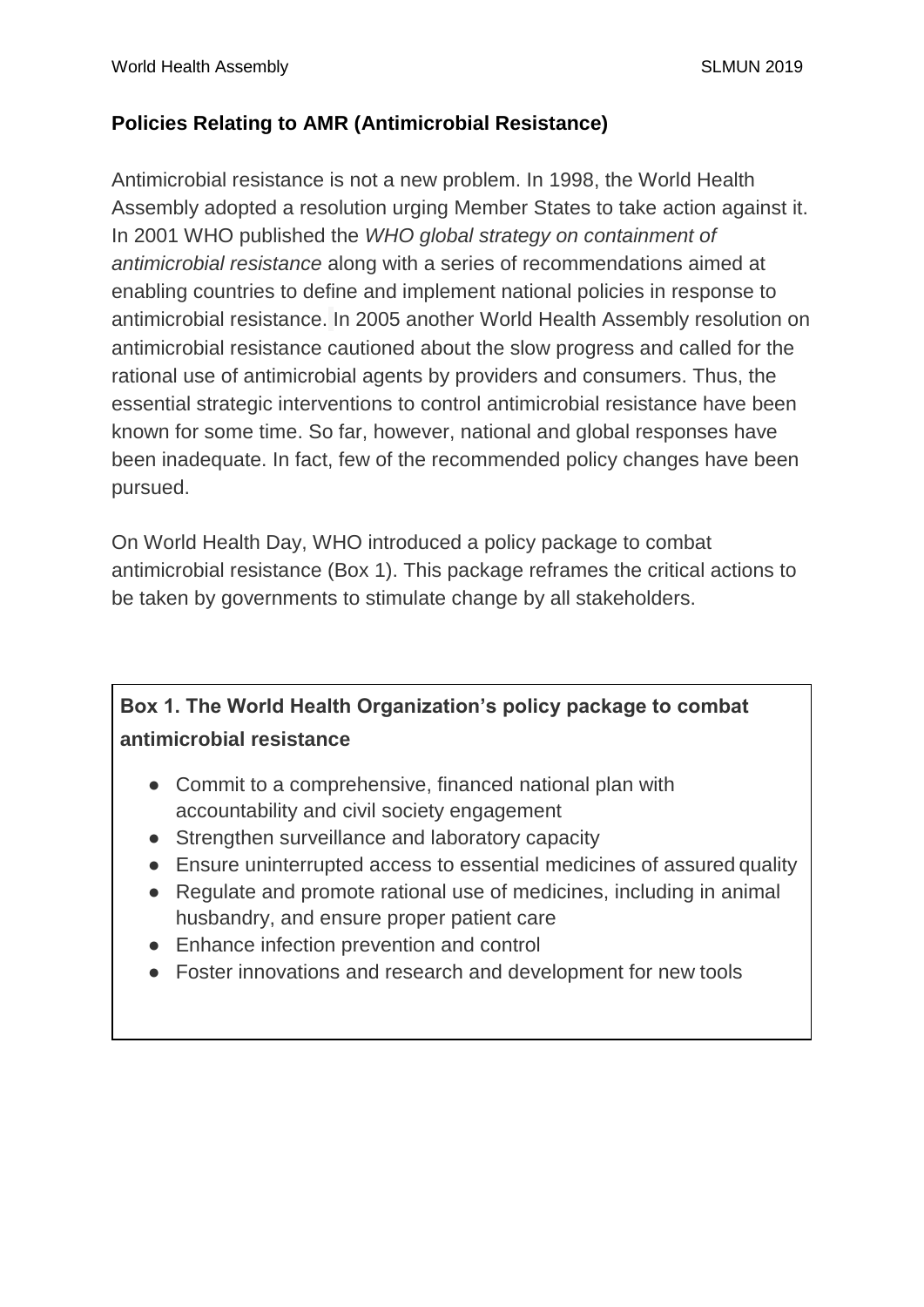#### **Points to Consider**

To properly understand the impact of AMR and Superbugs, and the most effective ways with which they can be countered, one must

- **understand** the scope of use of common antibiotics in the day to day lives of humans.
- **identify** the shortcomings of modern antibiotic-centric health functions, along with the proper means by which to **provide innovative and creative solutions** that can be used as substitutes for antibiotics.
- **draw attention** to how these said alternate methods may be made accessible to a wider proportion of the population - especially to people living in rural areas who are more prone to being affected by infectious diseases.
- **focus** on how any present shortcomings of proposed methods may be identified and mitigated with careful consideration.

Only then will the committee have succeeded in providing a long term solution to the rising incompetence of antibiotics.

#### **Useful Links**

<https://ccforum.biomedcentral.com/articles/10.1186/s13054-016-1549-1>

<https://www.medicinenet.com/script/main/art.asp?articlekey=38448>

<https://www.nhs.uk/conditions/antibiotics/>

<https://www.who.int/news-room/fact-sheets/detail/antimicrobial-resistance>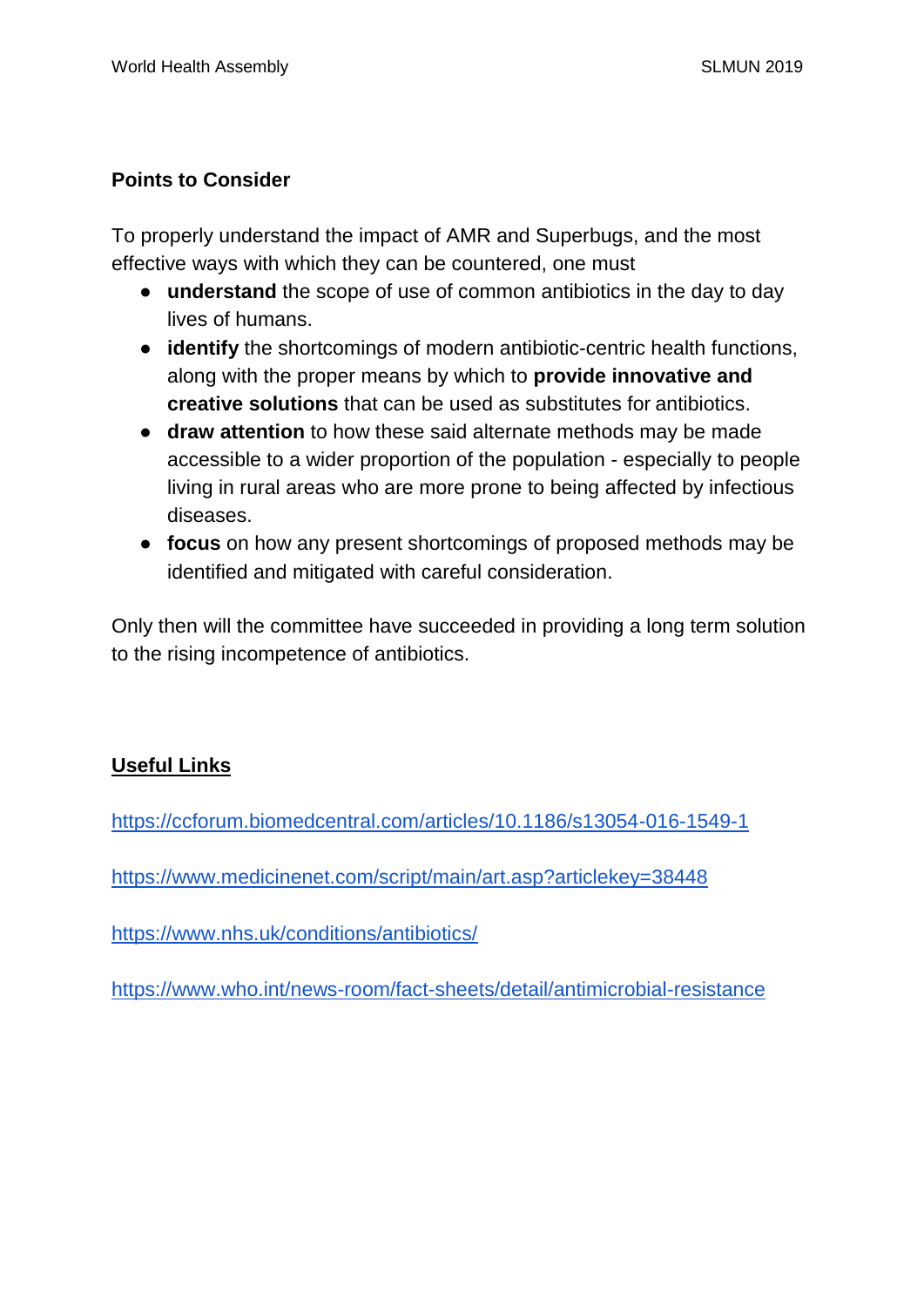#### **Conference Topic:**

#### **1. Tackling social issues relating to the global phenomenon of mental health, with special emphasis on the lack of understanding, social stigma and the lack of accessibility to treatment facilities.**

One global phenomenon that humans have continued to falsely identify and misunderstand is the aspect of mental health.

Society has time and time again continued to

- portray a lack of understanding towards Mental Health
- provide limited accessibility to mental health treatment facilities
- surround the social issue with a plethora of stigma

Mental Health Disorders consist of a variety of illnesses that include alcoholism, depression, post traumatic stress disorder (PTSD), alzheimer's and many more. These conditions affect a person's day to day activities individually as well as socially, and the previously mentioned barriers to this social issue has become a widely discussed topic.

#### **Accessibility to Mental Health Services**

The accessibility to resources is considered by many individuals and researchers as the root cause of mental health being considered a social issue. Nations have not given enough consideration and attention towards mental health unlike other aspects of the health related services. Integration of mental health services into the general health service portfolio has been considered as a stepping stone into the improvement of public health and social services.

#### **Lack of Understanding and Social Stigma**

The lack of understanding towards mental health by society has been a key factor that provokes unnecessary social stigma towards those suffering from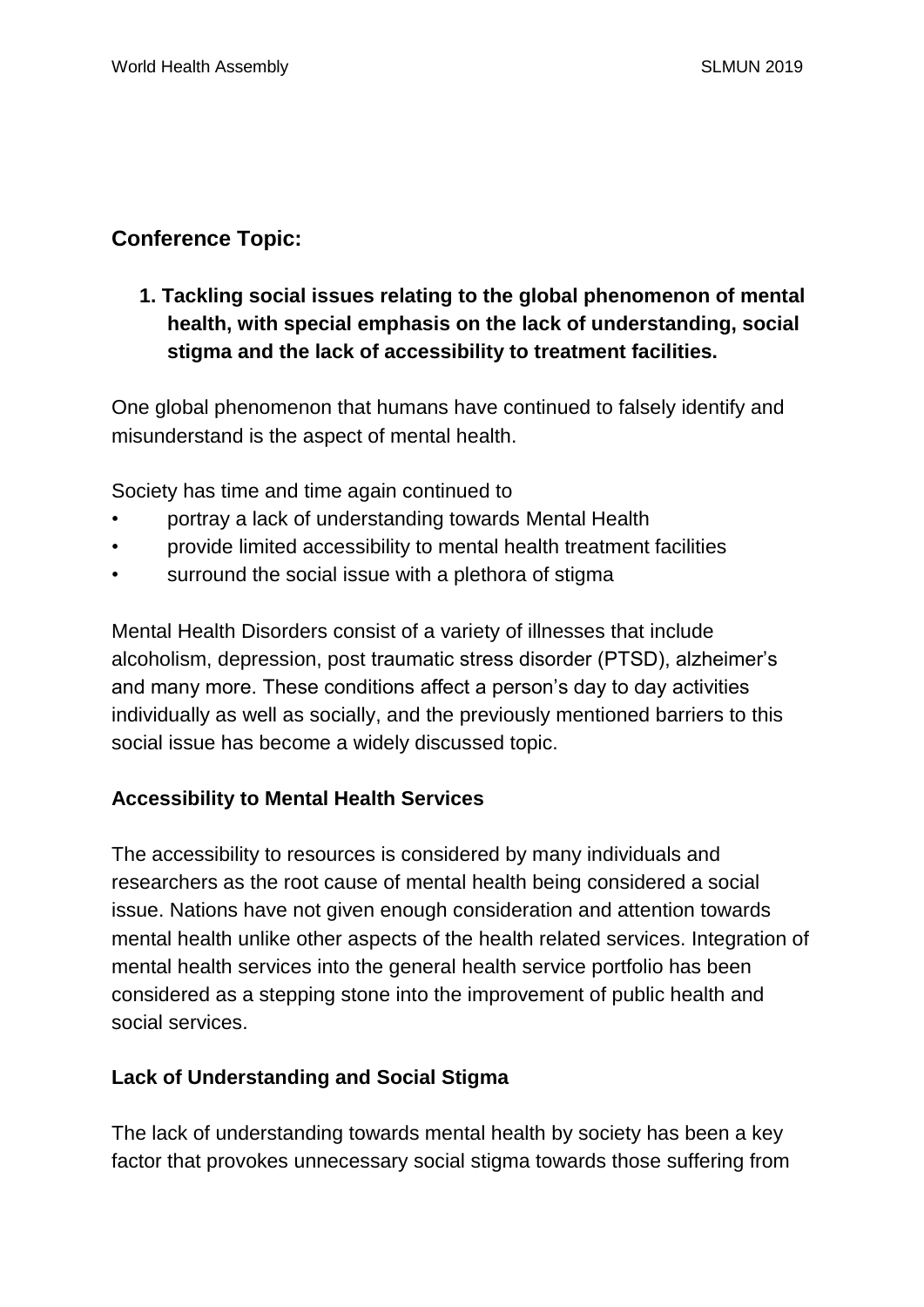mental illnesses. Research carried out in the UK and the United States of America show that many individuals consider people affected by mental health as "dangerous" and take precautions by avoiding them completely. This lack of understanding causes the social stigma that is prevalent in society

today, leading to those affected being

- unable to find proper work in institutions
- unable to commit to steady long-term relationships
- unable to live in decent housing facilities
- unable to be socially included in main-stream society.

#### **Policies Relating to Mental Health**

A **mental health policy** is an official statement by a government or health authority that provides the overall direction for mental health by defining a vision, values, principles and objectives and by establishing a broad model for action to achieve the vision.

A **mental health plan** details the strategies and activities that will be implemented to realise the vision and achieve the objectives of a mental health policy.

The mental health policy and plan are interrelated elements needed to improve the mental health in a country.

#### **1. The WHO mental health policy and service guidance package**

This package consists of a series of interrelated user-friendly modules that are designed to address the wide variety of needs and priorities in policy development and service planning.

[https://www.who.int/mental\\_health/policy/essentialpackage1/en/](https://www.who.int/mental_health/policy/essentialpackage1/en/)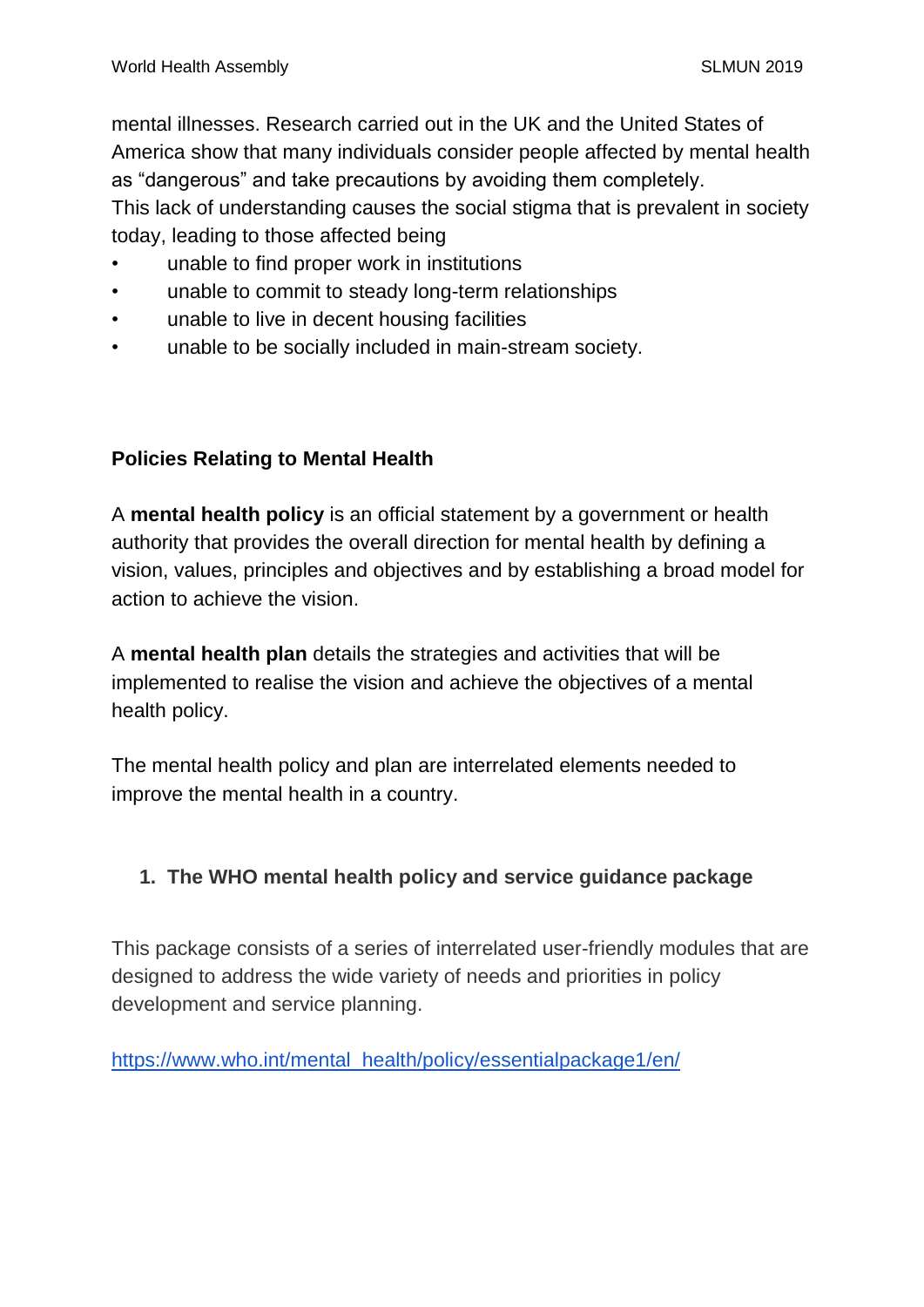#### **2. The WHO's comprehensive mental health action plan**

The WHO's comprehensive mental health action plan 2013-2020 which was adopted by the 66th World Health Assembly focuses international attention on a long-neglected problem and is firmly rooted in the principles of human rights.The action plan calls for changes. It calls for a change in the attitudes that perpetuate stigma and discrimination that have isolated people since ancient times, and it calls for an expansion of services in order to promote greater efficiency in the use of resources.

The four major objectives of the action plan are to:

- strengthen effective leadership and governance for mental health.
- provide comprehensive, integrated and responsive mental health and social care services in community-based settings.
- implement strategies for promotion and prevention in mental health.
- strengthen information systems, evidence and research for mental health.

#### **Points to Consider**

At the WHA of SLMUN 2019 the head table believes that the delegates should draw attention to the following when engaging in research under the committee topic ;

- The barriers faced by mentally unwell individuals by society as well as the status of the current treatment facilities.
- Providing innovative solutions that are long term, practical and promotes accessibility over a wide demographic of society.
- The relationship between mental health and other aspects of health when it comes to an individual (eg : physical health).
- Coming up with foreign-policy abiding mental health policies and action plans to mitigate the social issues affiliated with mental health.